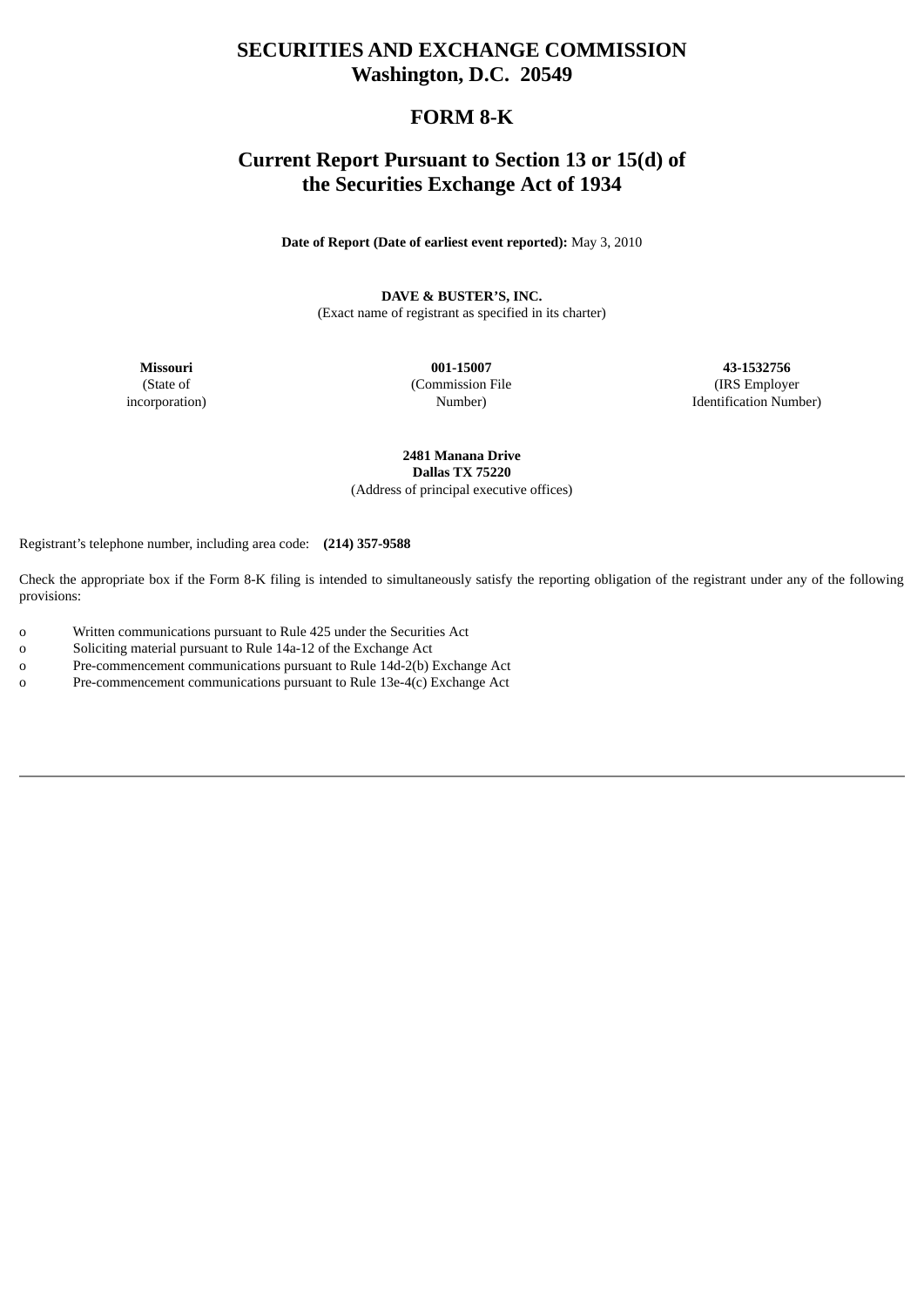### **Item 8.01 Other Events.**

On May 3, 2010, we issued a press release announcing that Oak Hill Capital Partners ("Oak Hill Capital"), a leading private equity firm, had entered into a definitive agreement to acquire the outstanding stock of our parent corporation, Dave & Buster's Holdings, Inc. ("Holdings"), from Wellspring Capital Management, LLC and the other equity holders of Holdings. Oak Hill Capital is investing in partnership with Dave & Buster's current management team. The aggregate value of the transaction is approximately \$570 million. A copy of the press release is filed as Exhibit 99.1 to this report on Form 8-K.

### **Item 9.01. Financial Statements and Exhibits**

- (d) Exhibits
- 99.1 Press release dated May 3, 2010

#### **SIGNATURES**

Pursuant to the requirements of the Securities Exchange Act of 1934, the registrant has duly caused this report to be signed on its behalf by the undersigned hereunto duly authorized.

DAVE & BUSTER'S, INC.

Date: May 4, 2010 By: /s/ Jay. L. Tobin

Jay L. Tobin Senior Vice President, General Counsel and Secretary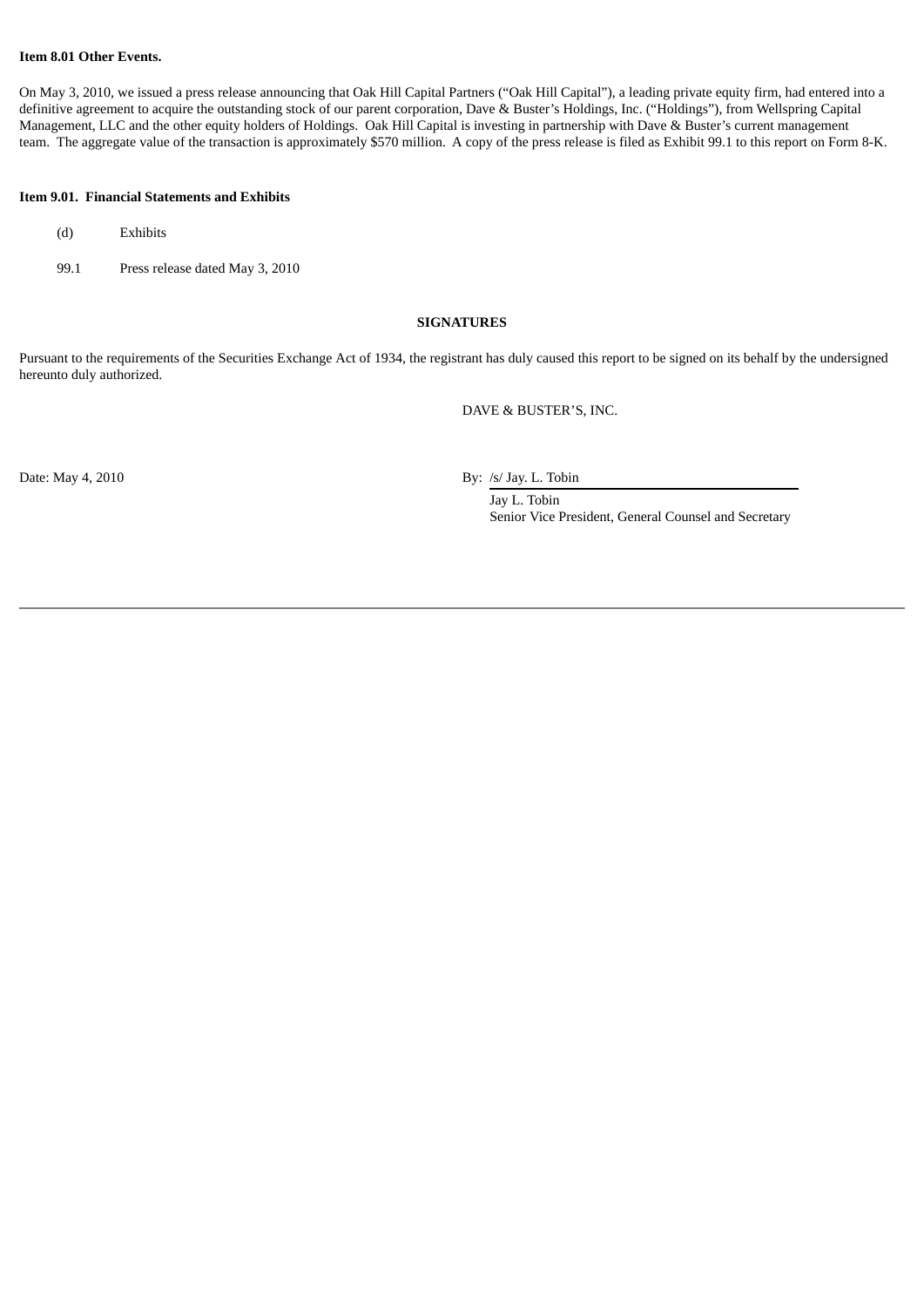### **Oak Hill Capital Partners to Acquire Dave & Buster's from Wellspring Capital for \$570 Million**

**Dallas, Texas – May 3, 2010** – Dave & Buster's, Inc. ("Dave & Buster's") announced today that Oak Hill Capital Partners ("Oak Hill Capital"), a leading private equity firm, has entered into a definitive agreement to acquire Dave & Buster's from Wellspring Capital Management, LLC ("Wellspring"). Oak Hill Capital is investing in partnership with Dave & Buster's current management team, led by CEO Steve King. The aggregate value of the transaction is approximately \$570 million.

Founded in 1982 and headquartered in Dallas, Texas, Dave & Buster's is the premier owner and operator of 56 high-volume restaurant/entertainment venues that provide customers with the unique opportunity to "Eat, Drink & Play®" all in one location. Dave & Buster's offers a full menu of high quality food and beverage items combined with an extensive assortment of entertainment attractions, including state-of-the-art video games, interactive simulators and other games of skill. Dave & Buster's currently has stores in 24 states and Canada.

Steve King, CEO of Dave & Buster's, said, "We have thoroughly enjoyed our partnership with Wellspring and thank the firm for its support. We are very excited to partner with Oak Hill Capital given its extensive experience investing in consumer, retail and restaurant companies, as well as its long history of working successfully with management teams. We believe Oak Hill Capital will be a value-added partner that will help Dave & Buster's execute against its strategy of continuing to build its brand and expand its store base."

Tyler Wolfram, a Partner at Oak Hill Capital, said, "Dave & Buster's is a category defining concept that offers its customers a unique interactive entertainment and dining experience in a lively setting. We believe there is a tremendous opportunity to grow the Dave & Buster's store base given its differentiated format, the strength of its brand and the meaningful number of untapped markets across North America and beyond. We look forward to working closely with Steve and the rest of the company's management team to capitalize on these growth opportunities."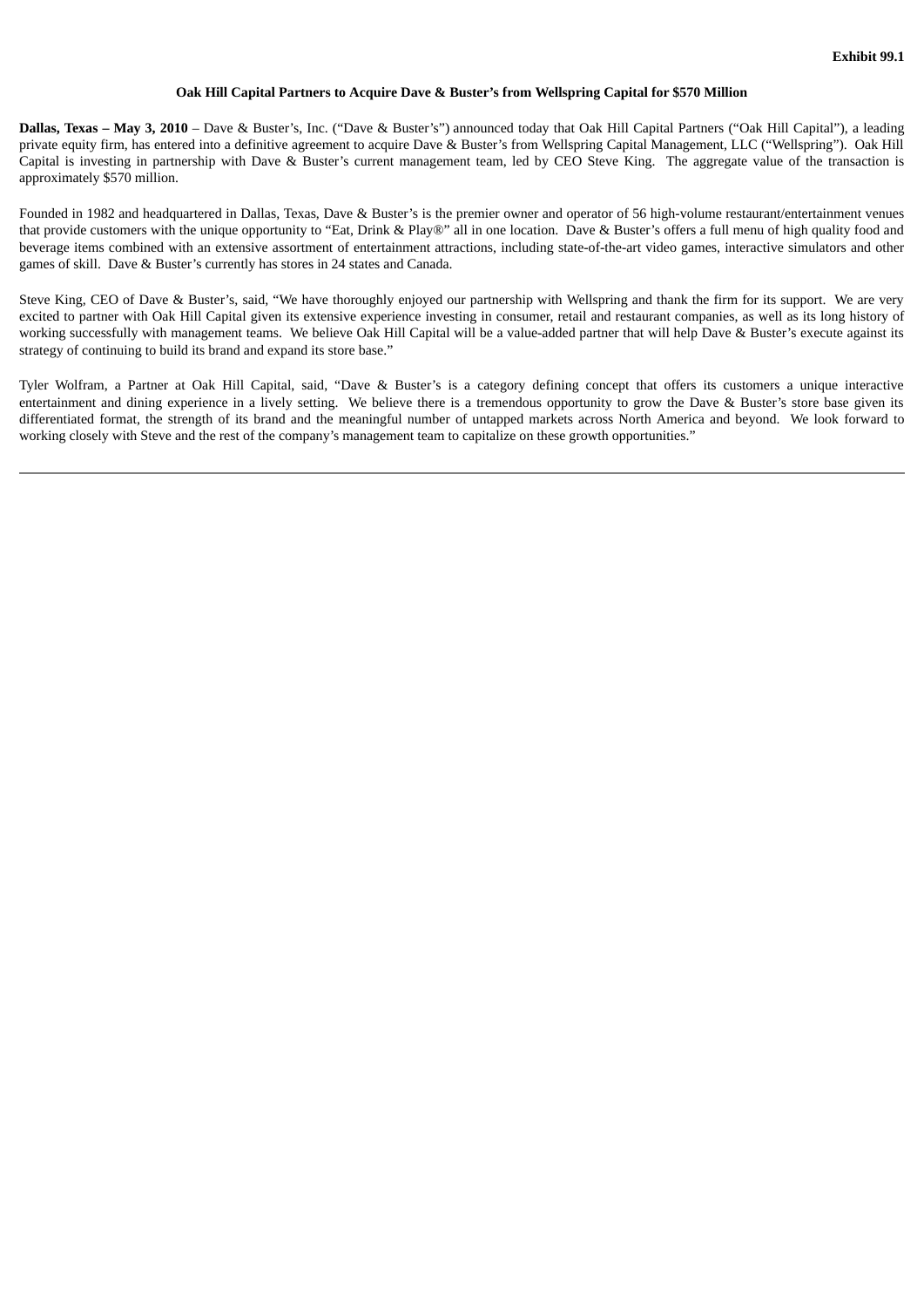Greg S. Feldman, Managing Partner of Wellspring, said, "We are very pleased by the growth and financial performance of Dave & Buster's since we acquired the company in 2006. This has been a very successful investment for our firm and the company is well-positioned for the future, both domestically and internationally. We thank Steve King, his management team and all Dave & Buster's employees for their great work and wish them continued success."

Completion of the transaction, which is subject to regulatory approvals and customary closing conditions, is expected in the second quarter of 2010.

Jefferies & Company, Inc. acted as sole financial advisor to Dave & Buster's and J.P. Morgan Securities Inc. acted as sole financial advisor to Oak Hill Capital in the transaction. The transaction has fully committed financing, consisting of debt financing to be provided by JPMorgan Chase Bank N.A., an affiliate of J.P. Morgan Securities Inc., and Jefferies & Company, Inc. J.P. Morgan Securities Inc. will act along with Jefferies & Company, Inc. as Joint Lead Arranger and Bookrunner for such financing. Paul, Weiss, Rifkind, Wharton & Garrison LLP is serving as legal counsel to Wellspring Capital and Weil, Gotshal & Manges LLP is serving as legal counsel to Oak Hill Capital.

**\* \* \***

#### **About Dave & Buster's, Inc.**

Founded in 1982 and headquartered in Dallas, Texas, Dave & Buster's is the premier national owner and operator of 56 high-volume venues that offer interactive entertainment options for adults and families, such as skill/sports-oriented redemption games and technologically advanced video and simulation games, combined with a full menu of high quality food and beverages. Dave & Buster's currently has stores in 24 states and Canada. For additional information on Dave & Buster's, please visit www.daveandbusters.com or call (214) 357-9588.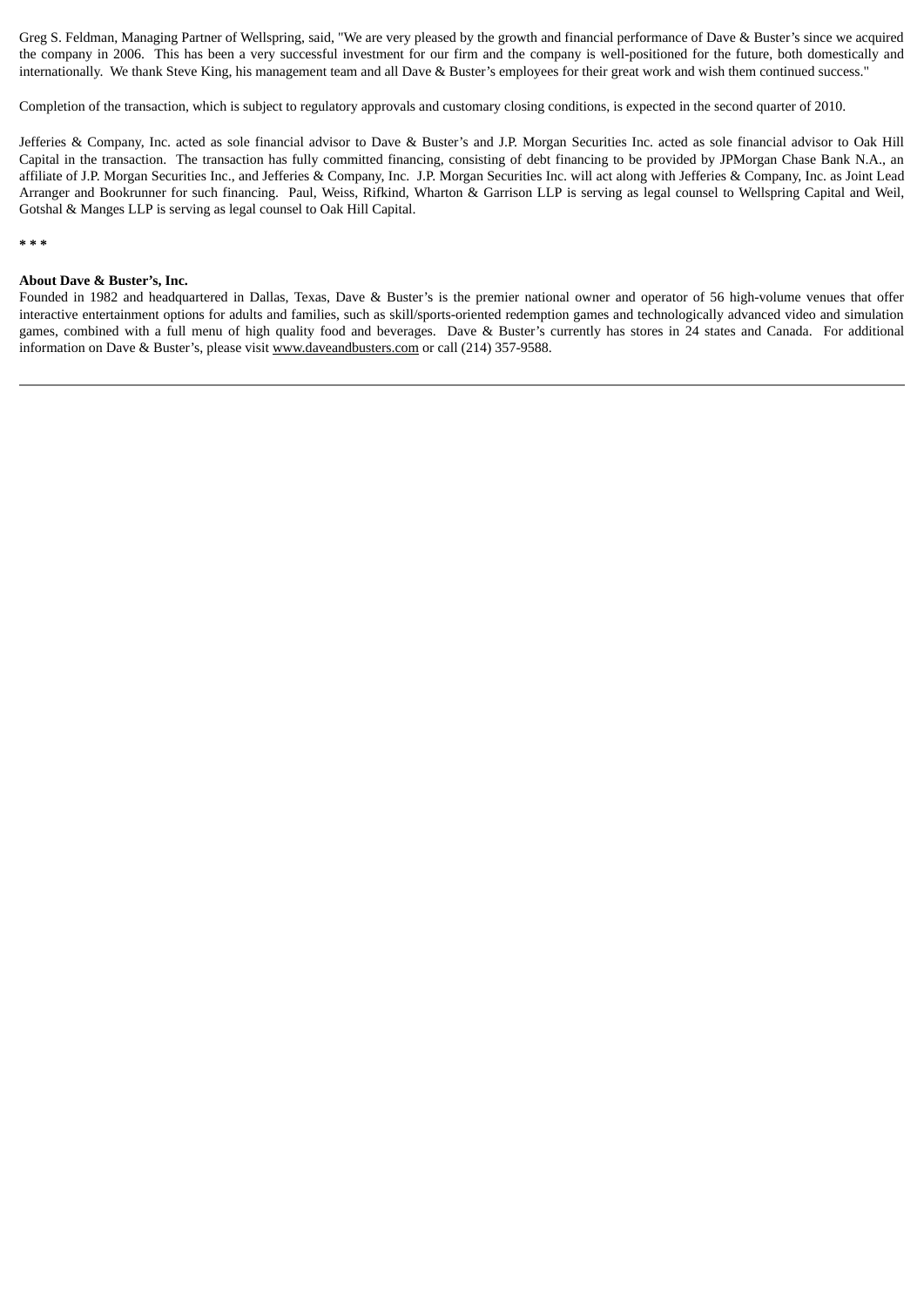## **About Oak Hill Capital Partners**

Oak Hill Capital Partners is a private equity firm with more than \$8.4 billion of committed capital from leading entrepreneurs, endowments, foundations, corporations, pension funds and global financial institutions. Robert M. Bass is the lead investor. Over a period of more than 24 years, the professionals at Oak Hill Capital Partners and its predecessors have invested in more than 60 significant private equity transactions. Oak Hill Capital Partners is one of several Oak Hill partnerships, each of which has a dedicated and independent management team. These Oak Hill partnerships comprise over \$30 billion of investment capital across multiple asset classes. For more information about Oak Hill Capital Partners, visit www.oakhillcapital.com.

## **About Wellspring Capital Management**

Wellspring Capital Management, founded in 1995, is a leading middle-market private equity firm that manages more than \$2 billion of private equity capital. The firm's objective is to bring partnership, experience and value creation to each investment. By teaming up with strong management, Wellspring is able to unlock underlying value and pursue new growth opportunities through strategic initiatives, operating improvements and add-on acquisitions. The firm functions as a strategic rather than tactical partner, providing management teams with top-line support, M&A experience and financial expertise, and access to resources.

## **Forward-Looking Statements**

Statements included herein may constitute "forward-looking statements," which relate to future events or the future performance or financial condition of Dave & Buster's or Oak Hill Capital following the acquisition of Dave & Buster's. These statements are not guarantees of future performance, condition or results and involve a number of risks and uncertainties. Actual results and condition may differ materially from those in the forward-looking statements as a result of a number of factors, including those described from time to time in Dave & Buster's filings with the Securities and Exchange Commission. Neither Dave & Buster's nor Oak Hill Capital undertakes any duty to update any forward-looking statements made herein.